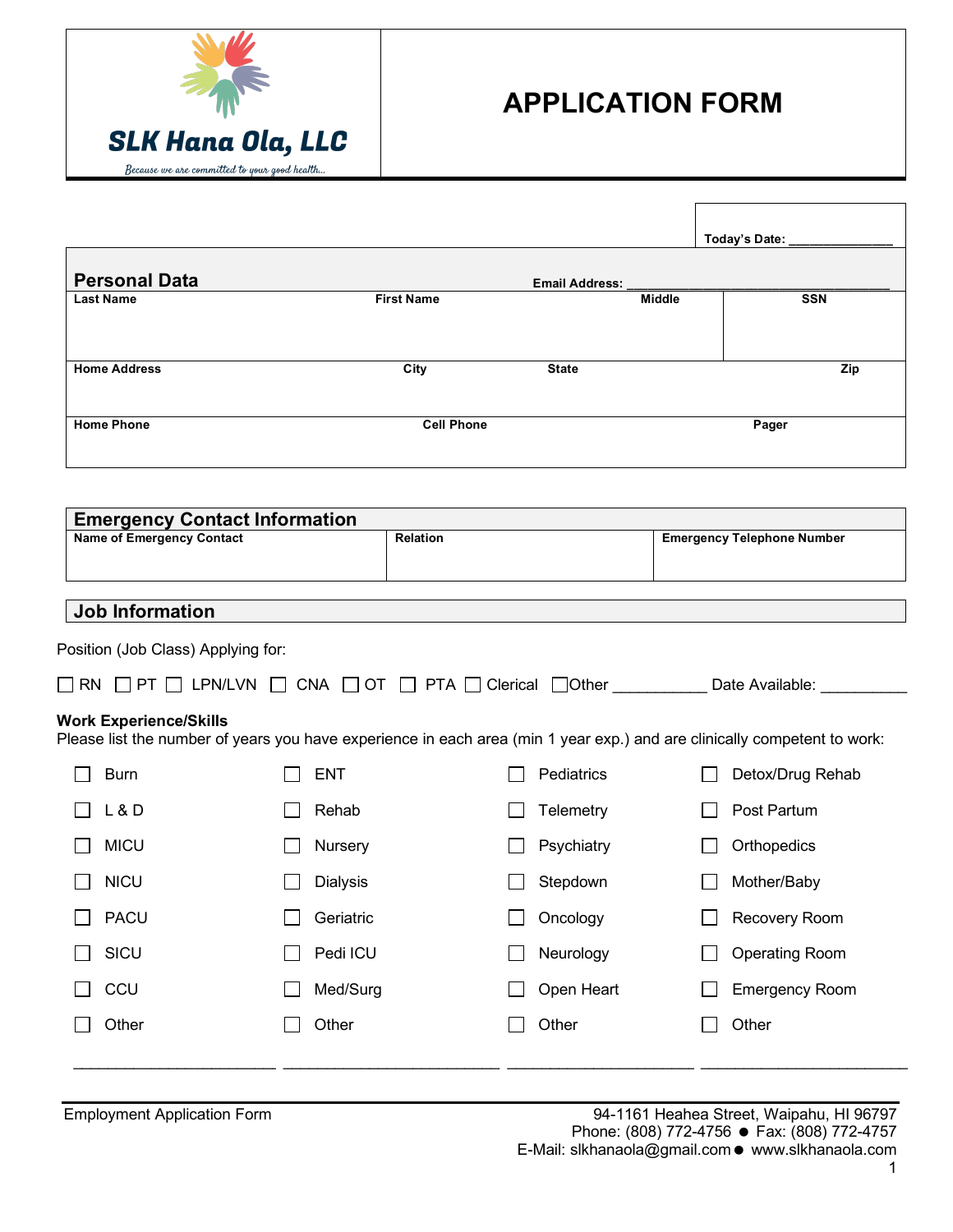

| Previous Facility Types Worked: Check All That Apply -                                                                                                                                                                         |              |                     |                                                        |                        |        |
|--------------------------------------------------------------------------------------------------------------------------------------------------------------------------------------------------------------------------------|--------------|---------------------|--------------------------------------------------------|------------------------|--------|
| □ Hospice □ Nursing Home<br>Hospital                                                                                                                                                                                           | $\Box$ Rehab |                     | Private Duty □ Assisted Living / Residential Treatment |                        |        |
| Language Skills: Other than English, please check any<br>other languages you speak -                                                                                                                                           |              | for:                | Check the type of assignment you are available         |                        |        |
| Spanish French $\Box$ German $\Box$ Other:                                                                                                                                                                                     |              | Full-time<br>$\Box$ | $\Box$ Part-time<br>$\mathbf{1}$                       | Contract               | Travel |
| Check the days of the week you are available to work:                                                                                                                                                                          |              |                     |                                                        |                        |        |
| $\Box$ Tuesday $\Box$ Wednesday<br>Monday                                                                                                                                                                                      |              |                     | $\Box$ Thursday $\Box$ Friday $\Box$ Saturday          | Sunday                 |        |
| Holidays available to work: Notice and the state of the state of the state of the state of the state of the state of the state of the state of the state of the state of the state of the state of the state of the state of t |              |                     |                                                        |                        |        |
| License/Certification #<br><b>License Type</b>                                                                                                                                                                                 |              | <b>State</b>        |                                                        | <b>Expiration Date</b> |        |
| <b>License Type</b><br><b>License/Certification #</b>                                                                                                                                                                          |              | <b>State</b>        |                                                        | <b>Expiration Date</b> |        |
| <b>License/Certification #</b><br><b>License Type</b>                                                                                                                                                                          |              | <b>State</b>        |                                                        | <b>Expiration Date</b> |        |
| Has your professional license ever been suspended, revoked or under investigation? $\Box$ Yes                                                                                                                                  |              |                     |                                                        | No<br>$\mathsf{I}$     |        |
| Certifications: Check all applicable certifications and enter expiration date:                                                                                                                                                 |              |                     |                                                        |                        |        |
| <b>ACLS</b><br>Expiration Date: _______________                                                                                                                                                                                |              |                     |                                                        |                        |        |
| <b>BCLS</b><br>Expiration Date: ________________                                                                                                                                                                               | $\Box$       | <b>Other</b>        | Expiration Date: 2008                                  |                        |        |
| <b>CPR</b><br>Expiration Date: ________________                                                                                                                                                                                | $\Box$       | IV                  | Expiration Date: <b>Expiration</b>                     |                        |        |
| <b>PALS</b><br><b>Expiration Date: Expiration Date:</b>                                                                                                                                                                        | $\Box$       | <b>NALS</b>         | <b>Expiration Date: Expiration Date:</b>               |                        |        |

**Work Experience: List all of your work experience beginning with your most recent job. You will be asked to explain all gaps in employment. Attach additional sheet(s) if necessary.**

| <b>Facility/Employer Name</b> |         | Date Employed |     |
|-------------------------------|---------|---------------|-----|
|                               |         | From:         | To: |
| <b>Address</b>                |         | Title         |     |
|                               |         |               |     |
| City/State/Zip                | Country | Unit          |     |
|                               |         |               |     |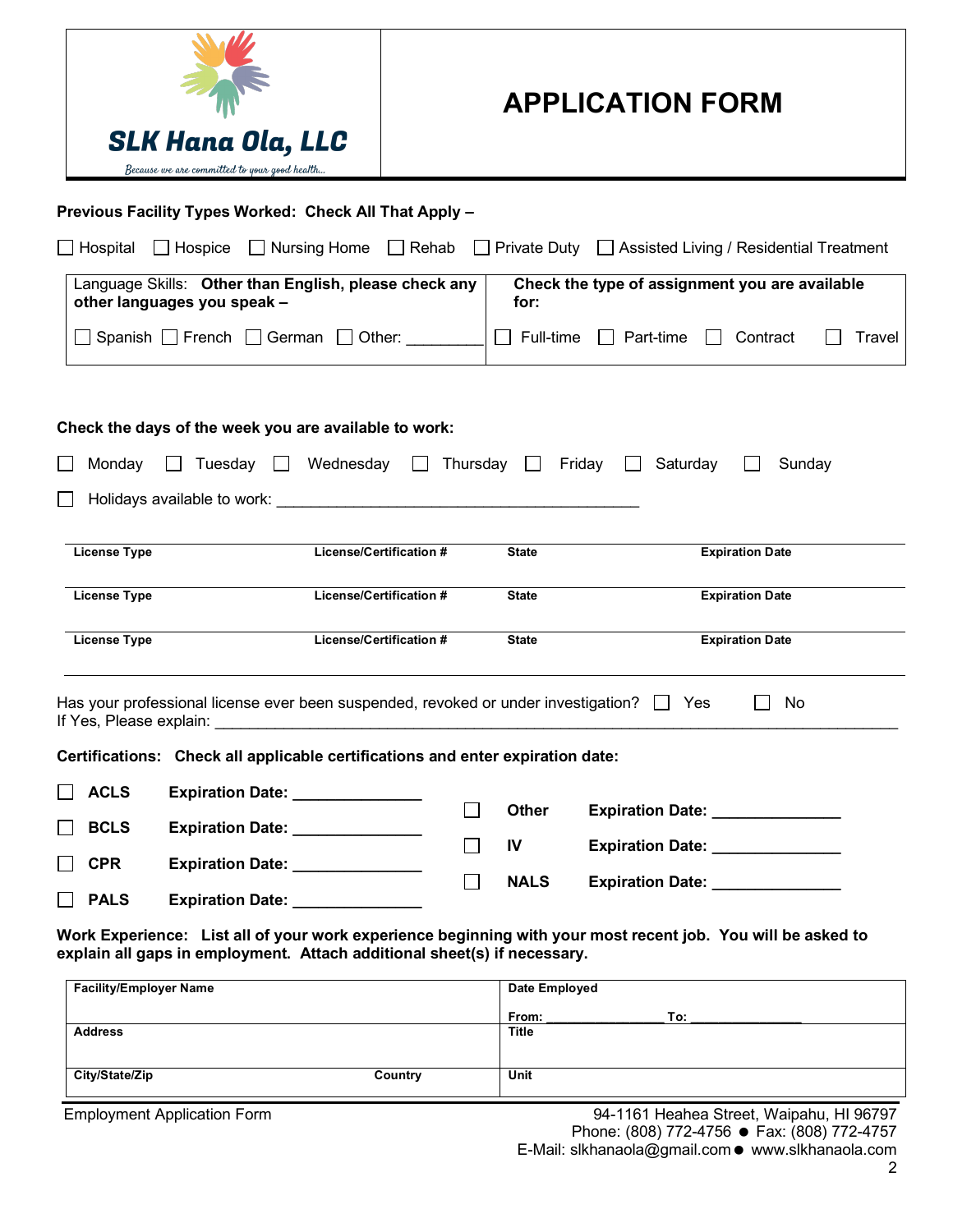

| Number of Beds in Unit: ________________               | Name of Current Immediate Supervisor               |
|--------------------------------------------------------|----------------------------------------------------|
| In Hospital: _____________________                     |                                                    |
| Describe duties and specialty areas:                   | Telephone #:                                       |
|                                                        |                                                    |
| Pay Rate/Salary: Hourly Yearly                         | May We Contact: $\Box$ Yes $\Box$ No - If no, why? |
| Reason for leaving:                                    | If this was a travel assignment, name of agency:   |
|                                                        |                                                    |
| Are your employment records listed under another name? | Supervisory Experience: □ Yes □ No-How often?      |
| $\mathsf{No} \ \Box$ Yes If yes, what name?<br>$\perp$ |                                                    |
|                                                        |                                                    |

| <b>Facility/Employer Name</b>                          | Date Employed                                                                                                                                                                                                                       |
|--------------------------------------------------------|-------------------------------------------------------------------------------------------------------------------------------------------------------------------------------------------------------------------------------------|
|                                                        | <b>From:</b><br>To:                                                                                                                                                                                                                 |
| <b>Address</b>                                         | <b>Title</b>                                                                                                                                                                                                                        |
|                                                        |                                                                                                                                                                                                                                     |
| City/State/Zip<br>Country                              | Unit                                                                                                                                                                                                                                |
|                                                        |                                                                                                                                                                                                                                     |
|                                                        | Name of Current Immediate Supervisor                                                                                                                                                                                                |
| Number of Beds in Unit: ________________               |                                                                                                                                                                                                                                     |
| In Hospital:                                           |                                                                                                                                                                                                                                     |
| Describe duties and specialty areas:                   | Telephone #:                                                                                                                                                                                                                        |
|                                                        |                                                                                                                                                                                                                                     |
| Pay Rate/Salary: Hourly __________ Yearly __________   | May We Contact: $\Box$ Yes $\Box$ No - If no, why?                                                                                                                                                                                  |
|                                                        |                                                                                                                                                                                                                                     |
| Reason for leaving:                                    | If this was a travel assignment, name of agency:                                                                                                                                                                                    |
|                                                        |                                                                                                                                                                                                                                     |
| Are your employment records listed under another name? | Supervisory Experience: □ Yes □ No-How often?                                                                                                                                                                                       |
| $\Box$ No $\Box$ Yes - If yes, what name?              |                                                                                                                                                                                                                                     |
|                                                        |                                                                                                                                                                                                                                     |
| <b>Facility/Employer Name</b>                          | Date Employed                                                                                                                                                                                                                       |
|                                                        | <b>From:</b> the contract of the contract of the contract of the contract of the contract of the contract of the contract of the contract of the contract of the contract of the contract of the contract of the contract of the co |
| <b>Address</b>                                         | <b>Title</b>                                                                                                                                                                                                                        |
|                                                        |                                                                                                                                                                                                                                     |
| City/State/Zip<br><b>Country</b>                       | Unit                                                                                                                                                                                                                                |
|                                                        |                                                                                                                                                                                                                                     |
|                                                        | Name of Current Immediate Supervisor                                                                                                                                                                                                |
| Number of Beds in Unit: ________________               |                                                                                                                                                                                                                                     |
| In Hospital:<br>Describe duties and specialty areas:   | Telephone #:                                                                                                                                                                                                                        |
|                                                        |                                                                                                                                                                                                                                     |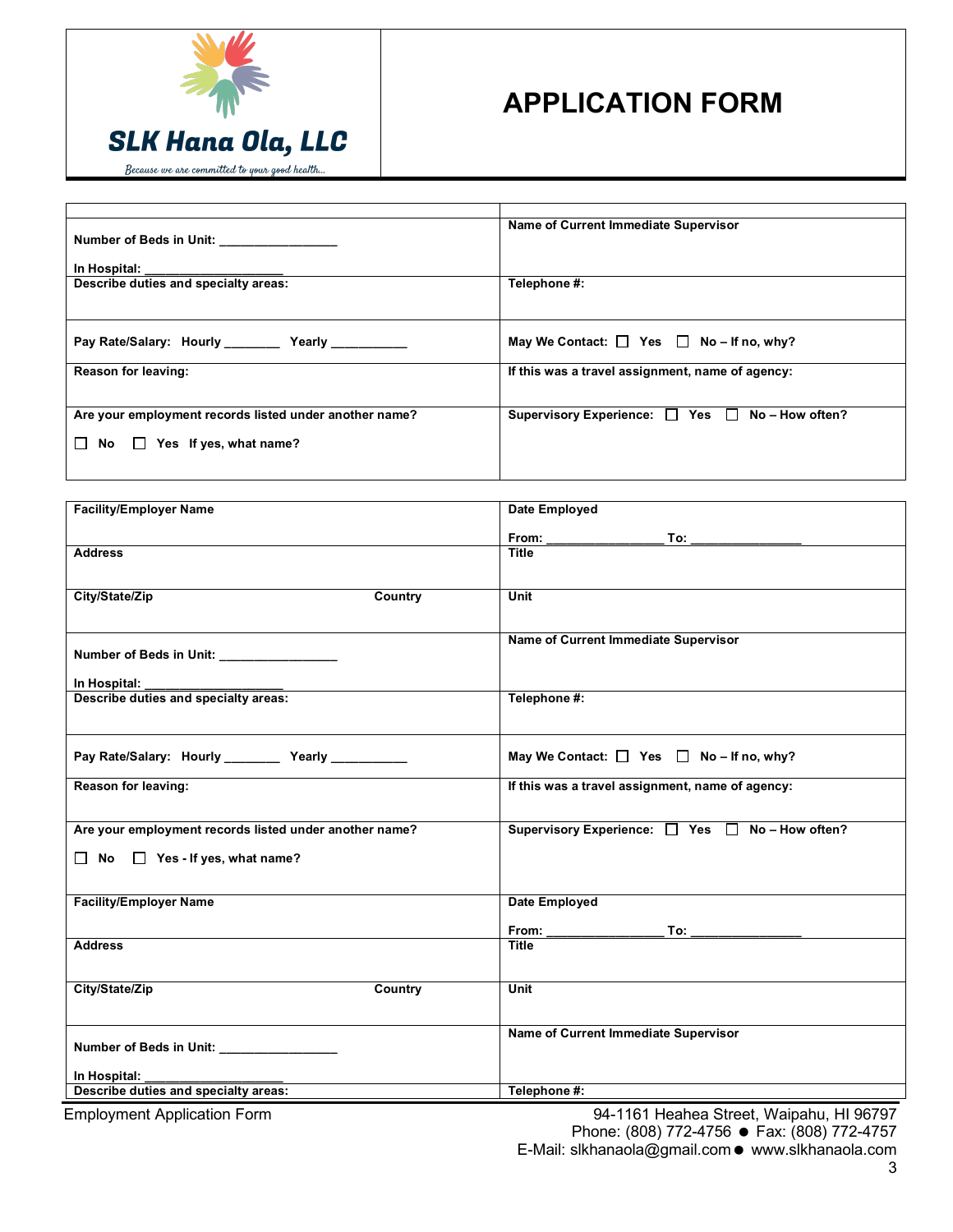

| Pay Rate/Salary: Hourly _______<br>Yearly              | May We Contact: $\Box$ Yes $\Box$ No – If no, why? |
|--------------------------------------------------------|----------------------------------------------------|
| <b>Reason for leaving:</b>                             | If this was a travel assignment, name of agency:   |
| Are your employment records listed under another name? | Supervisory Experience: □ Yes □ No-How often?      |
| $\Box$ Yes If yes, what name?<br>$\Box$ No             |                                                    |

Please list any other work related information you think would be helpful to us in considering you for employment, such as specialized training, certifications, additional work experience, etc.

### **Additional Information:**

| $\mathbf{1}$ . | Are you legally authorized to work in the USA?<br>Yes                | No            |
|----------------|----------------------------------------------------------------------|---------------|
| 2.             | Have you ever been convicted of a felony?<br>Yes                     | No            |
| 3.             | Can you pass a pre-employment drug test?<br>Yes                      | No            |
| 4.             | How were you referred to SLK Hana Ola, LLC?                          |               |
|                | Newspaper $\Box$ Trade Publication $\Box$ Job Fair/Open House $\Box$ | Internet Site |
|                | Company Employee - Name:                                             |               |

| I understand that I must report all accidents to my immediate supervisor and to SLK Hana Ola, LLC - - No MATTER HOW SLIGHT. |  |
|-----------------------------------------------------------------------------------------------------------------------------|--|
| $\Box$ Yes                                                                                                                  |  |

I also understand that I must wear all required personal protection equipment (PPE). □ Yes The penalty for not wearing PPE is disciplinary action, up to and including termination.

**Signature** 

### **ACKNOWLEDGMENT (***Please read carefully and sign***)**

 $\mathcal{L}_\text{max}$  , and the set of the set of the set of the set of the set of the set of the set of the set of the set of the set of the set of the set of the set of the set of the set of the set of the set of the set of the

In signing this application, I certify that I have read and fully understand the questions asked in this application and that all answers given by me are true, accurate, and complete. I also understand that the omission, concealment, or misrepresentation of any fact on this application or during any interview for employment may jeopardize my chances for employment and be cause for my immediate dismissal from employment.

I give SLK Hana Ola, LLC permission to use any information in this application to enable it and its agents to verify the information contained in this application I also authorize present and former employers, educational institutions I have attended, credit agencies, all references, and any other persons to answer all questions asked by SLK Hana Ola, LLC with regard to any of the subjects